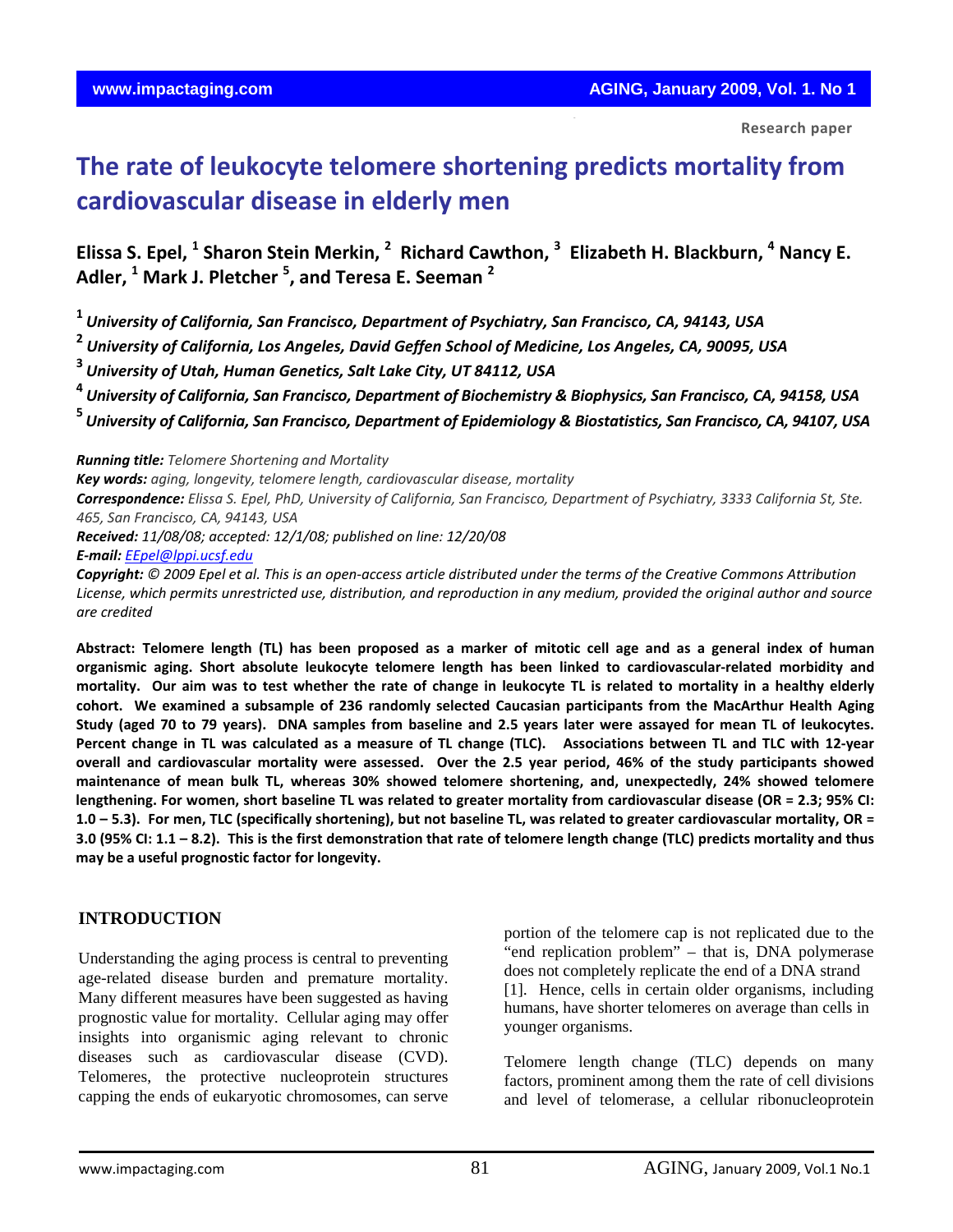reverse transcriptase enzyme that replenishes telomeric DNA and thus lengthens the telomere. In cells lacking sufficient levels of telomerase, telomeres progressively shorten with successive cell divisions. If the telomere shortening represents a clock ticking forward on cells' lifespans, telomerase can slow or reverse this clock [2], making the two an intricately interdependent dynamic system. Indeed, in vitro studies show that telomeres can lengthen activated B cell telomere length increases as these cells multiply in germinal centers in response to pathogenic challenge [3]. TLC in part reflects the balance between telomere elongation by telomerase action versus telomere shortening processes.

Cellular senescence may underlie the progression of diseases associated with organismic aging [4]. Mice bred without telomerase develop shorter telomeres, and show premature aging, including hair graying, impaired wound healing, reduced proliferation of lymphocytes, and, in later generations, early mortality and infertility [5]. Humans with a rare genetic disorder (dyskeratosis congenita) that leads to half the effective gene dosage of telomerase show early mortality and increased incidences of fibrosis, cancer, progressive bone marrow failure and other indications of premature aging; other premature aging syndromes are also often characterized by shortened telomeres [4, 6-8]. Despite these lines of evidence, among the general population of healthy humans without pathologic premature aging syndromes, little direct data exist to link cellular aging with organismic aging.

The strongest evidence that cellular aging, as reflected by shorter telomeres, might be associated with organismic aging has until now been derived from cross sectional studies. Shorter telomere length (TL) in leukocytes has been associated cross-sectionally with CVD and its risk factors, including pulse pressure [9- 11], obesity [12, 13], vascular dementia [14], diabetes [13, 15, 16], CAD [17], and myocardial infarction [18] although not in all studies [19]. TL has also been shown to predict CVD events (MI and stroke) in men under 73 years old [20]. Cawthon and colleagues found that TL predicted earlier mortality, particularly from CVD and infectious disease, in a sample of 143 healthy men and women 60 years and older [21]. This suggests that poor telomere maintenance may serve as a prognostic biomarker of risk of early mortality. Since then, additional studies have found blood TL predicts mortality, in large twin studies [22, 23], and in Alzheimers [24], and stroke patients [25]. However, other reports, notably those with very elderly cohorts, have failed to find an association between TL and mortality [26].

A single TL assessment, however, leaves open the possibility that TL at birth, rather than rate of telomere attrition, accounts for this association with mortality. One might have expected, given the low rate of attrition throughout life, that TL at birth would be a strong predictor of TL later in life. However, twin studies indicate non-genetic factors can have significant effects on telomere length later in life; telomere length was similarly related in identical compared to fraternal male twins over 70 years old, suggesting a large non-genetic influence [27], and identical twins who exercised had longer leukocyte telomeres than the identical twin who did not [28]. Further, twin studies show that telomere length predicts mortality beyond genetic influences [22, 23]. Hence, longitudinal studies that examine telomere changes over time within individuals are needed to test the prognostic value of the rate of telomere length change (TLC).

In one of the only published studies of TLC over time in humans, a study of 70 adults found that a small percentage (10%) of subjects showed leukocyte telomere length maintenance or lengthening over a ten year period [12]. No studies we are aware of in humans have systematically examined TLC within a short period of only a few years, and how this may or may not be linked to subsequent mortality. The current study examined TL and TLC in a high functioning sample of 70-79 year olds. We aimed to: 1) Describe the natural history of telomere length change over a 2.5 year period in a sample of elderly men and women; and 2) Test TL and particularly TLC as predictors of mortality. Lastly, we explored whether the combination of short TL and greater TLC predicted greater risk of subsequent mortality than either one indicator alone. We report here that TLC over the next 2.5 years did indeed predict 12-year mortality from cardiovascular disease in men. Hence we propose that the rate of leukocyte telomere shortening is a potentially useful prognostic for cardiovascular disease.

# **RESULTS**

# **Participants**

The participants were aged 70 to 79 at baseline (1988), with an average age of 73.7 years  $(SD = 2.87)$ . Their ethnicity was Caucasian (100%). The average BMI, blood pressure, alcohol intake, physical activity, and percent of smokers and of those with diabetes are shown in Table 1. We also examined sociodemographic and health variables by short and long TL groups. As shown in Table 1, there were no group differences in any of the sociodemographic or health variables examined by long and short TL groups.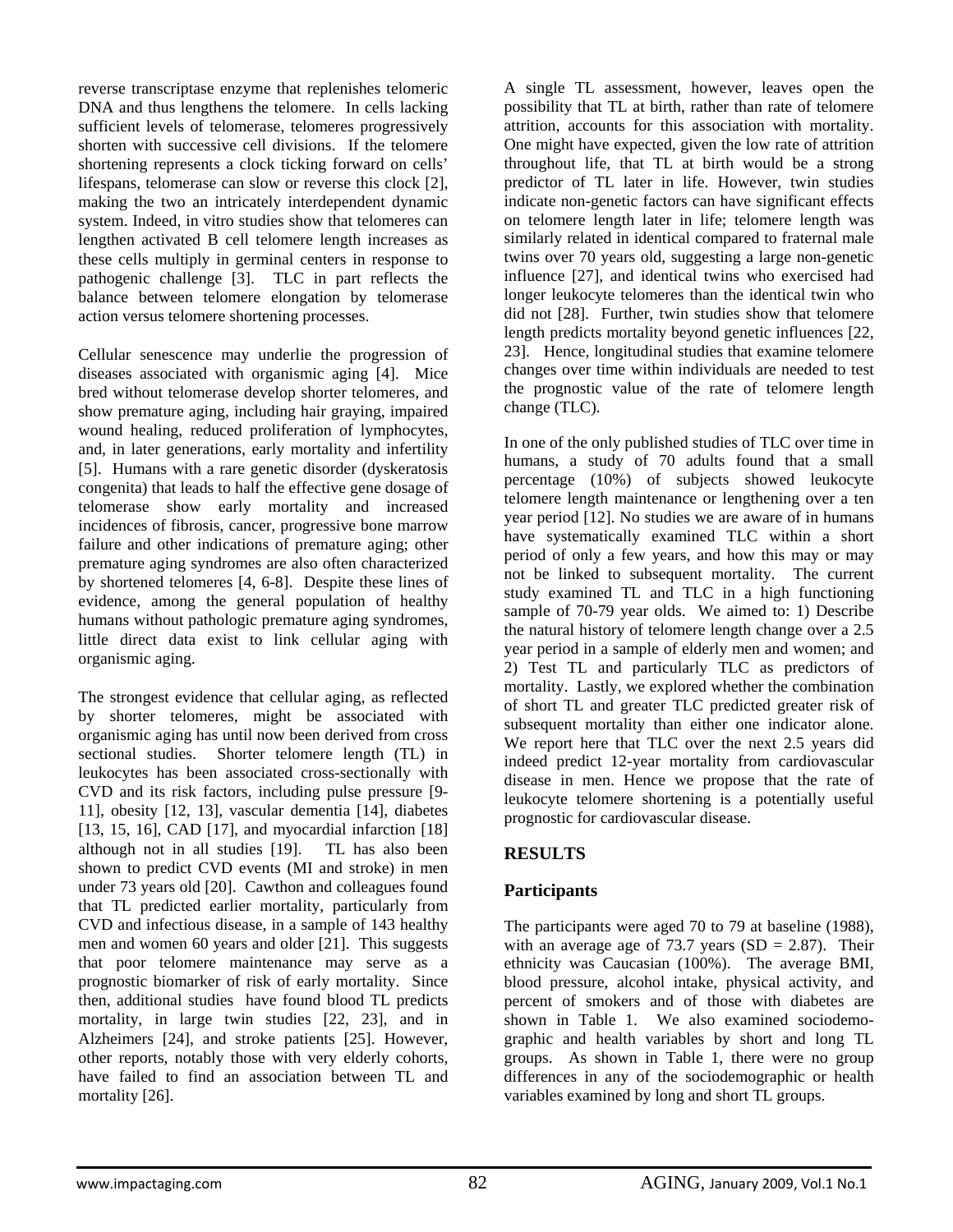|                                                | <b>Total</b><br>sample<br>$N = 235$ | Short TL*<br>$N = 117$ | Long TL<br>$N = 118$ |
|------------------------------------------------|-------------------------------------|------------------------|----------------------|
| T/S ratio                                      | 1.1(0.24)                           | 0.94(0.13)<br>а        | 1.3(0.16)            |
| Mean Age                                       | 73.7(2.9)                           | 73.7(2.9)              | 73.7(2.9)            |
| Mean Education<br>(years)                      | 10.5(2.5)                           | 10.6(2.5)              | 10.4(2.6)            |
| Mean Diastolic BP                              | 75.4 (10.1)                         | 74.7 (10.0)            | 76.0 (10.2)          |
| Mean Systolic BP                               | 135.0 (17.1)                        | 134.8<br>(16.5)        | 135.2<br>(17.7)      |
| Hypertension (%)                               | 49.4                                | 47.9                   | 50.9                 |
| Diabetes $(\% )$                               | 20.4                                | 22.4                   | 18.3                 |
| Mean Physical<br>Activity                      | 18.9(25.5)                          | 21.3(27.3)             | 16.4(23.4)           |
| Current smokers (%)                            | 18.7                                | 16.2                   | 21.2                 |
| Mean Ethyl<br>Alcohol intake<br>(ounces/month) | 4.5(11.1)                           | 4.5(9.9)               | 4.5(12.2)            |

#### **Table 1. Sociodemographic and health status for total sample and by short and long TL groups (% or Means and Standard Deviations)**

\*Short TL: defined as TL below the median/ Long TL: defined as TL above the median a parameter of the power theorem in the pealth  $a$ <sup>a</sup> p<0.01. There were no significant differences in these health

and behavioral factors by TL group, above, or by sex and TL group (not shown).

Further, we examined these factors in TL groups by sex, and still found no significant differences across the groups (men with long vs. short TL, and women with long vs. short TL).

### **Natural history of Telomere Length Change (TLC) over 2.5 years**

The average baseline TL was 1.1 t/s (4697 base pairs or bp), and ranged from 0.46 to 1.9 t/s. Consistent with other studies, women had longer TL at baseline (mean t/s 1.17;  $SD = .233$ ), compared to men (mean t/s 1.09;  $SD = .233$ ,  $p < .008$ ). Hence, when TL was divided into long and short, based on a median split for the entire sample of men plus women, there tended to be more women in the long telomere group (58.3% women), and more men in the short telomere length group (56.7% men). The mean TL at the follow-up visit 2.5 years after baseline was similar, (mean t/s 1.1; with a range from 0.76 to 1.8). The raw t/s change score values ranged from -.75 to .60. This corresponds to a range from a net loss of 1067 bp/year to a net gain of 925 bp/year, at the extremes. There was no significant gender difference in %TLC.

To quantify the extent of more substantial (and likely more meaningful) decreases or increases in TL, we categorized people based on change scores that were outside the 7% range of the variability expected for the assay. To be conservative, we used differences of at least +/- 15% from the baseline TL value as a cut point for indicating a reliable and large change from baseline. Participants who showed less than a 15% change (increase or decrease) from their baseline TL were categorized as TL Maintainers. TL maintainers comprised 46% of the sample. For the purposes of this analysis, those who showed a decrease in TL of greater than 15% are described as having significant shortening, and comprised 30% of the sample. Those with greater than 15% increase in TL are described as having significant lengthening, and were 24% of the sample.

### **Predictors of %TLC**

Spearman correlations with %TLC were performed for several candidate sociodemographic and self reported health behaviors. There were no consistent patterns and correlations were weak, as follows: Age (within the narrow 70-79 year baseline age span for this cohort) was not related to TL or %TLC for women, but was related to greater %TLC for men  $(r = -.27, p < .05)$ , in that older men showed greater rates of telomere attrition. Higher BMI was related to greater %TLC (greater decreases) in women (rho =  $-.25$ , p <  $.05$ ), but not significantly for men (rho  $= -.12$ , ns). Alcohol use was also related to greater %TLC (greater decreases), again in women only (rho =  $-.31$ , p < .05). TL and %TLC were not associated with education (rho =  $-.01$ , ns), pack years of cigarettes (rho  $=$  -.04, ns), or physical activity (rho  $= .07$ ), all ns.

|                    |              | Men        | Women      |
|--------------------|--------------|------------|------------|
| <b>Baseline TL</b> | <b>Short</b> | 25.8%      | $29.4\% *$ |
|                    | Long         | 24.0%      | $13.2\%$   |
| TL Change          | Shortened    | $46.7\%$ * | 16.7%      |
|                    | Maintained   | $17.7\%$   | 18.4%      |

#### **Table 2. CVD Mortality rates (%) by gender for each Predictor**

\*p < 0.05 difference within sex groups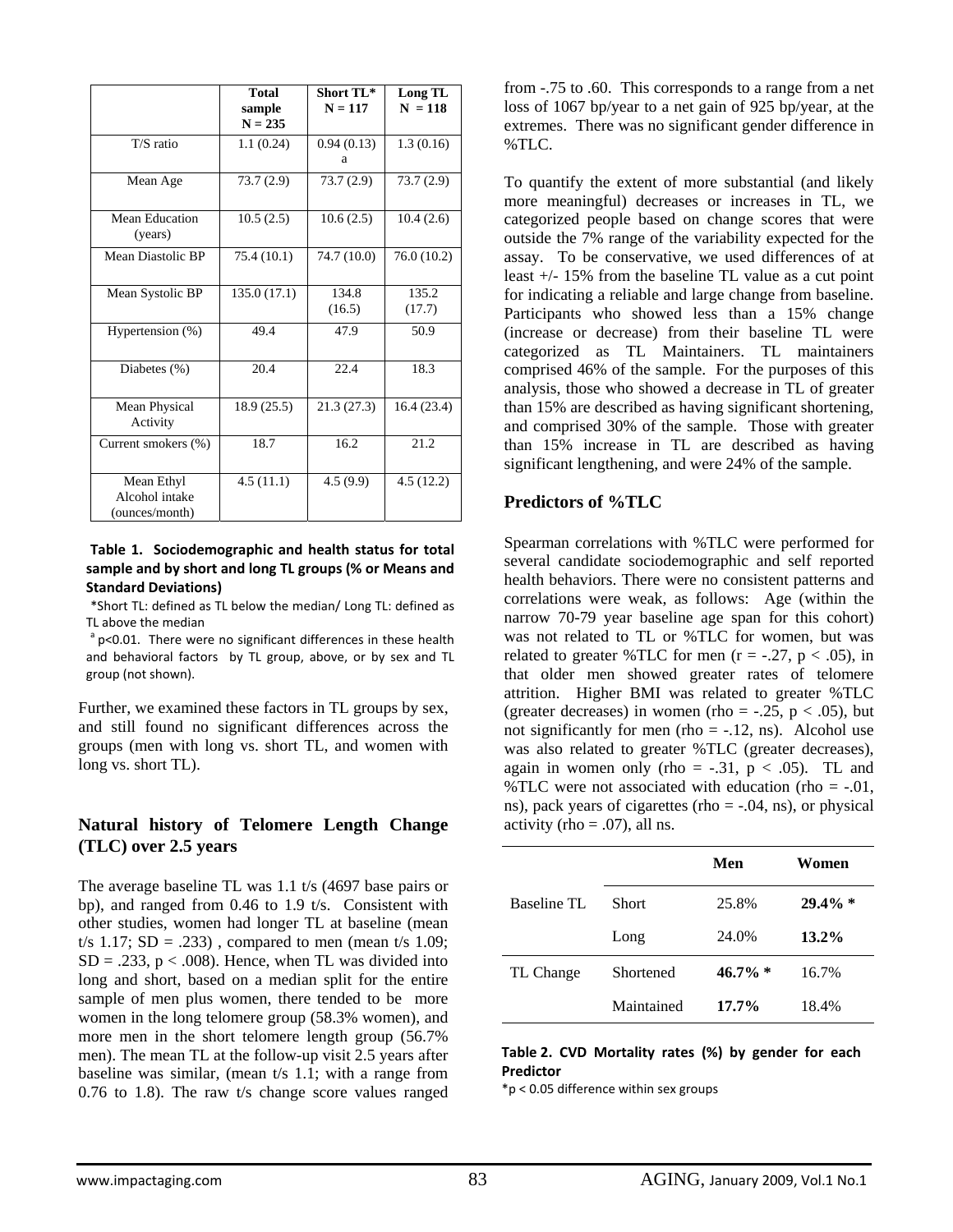# **Do TL or %TLC predict mortality?**

By 2000 (12 years from the beginning of the study), 102 (43.4%) participants were known to have died, according to death certificates (42 women, 60 men). There were no associations of TL or %TLC on overall 12 year mortality. We then examined mortality from different causes in relation to leukocyte TL or telomere length change. There were not enough deaths due to infectious disease  $(n = 6)$  to examine independently. More than half of deaths (53) were from cardiovascular disease (24 women, 29 men), the main outcome in this study. CVD mortality rates by gender for baseline TL and %TLC are listed in Table 2. For the sample as a whole (men and women combined), baseline TL weakly predicted CVD mortality, a relationship which achieved only marginal statistical significance,  $p < .10$ . This trend is consistent with Cawthon's previous study (2003). However, when we examined the sample by gender, women with shorter baseline TL were 2.3 times more likely to die from CVD over the next 12 years compared with those with longer baseline TL (95% CI =  $1.0 - 5.3$ ,  $p < 0.05$ , Table 3, Figure 1). Specifically, 20% of women had died from CVD, and of these, the majority (62.5%) were in the short TL group. This effect held only for women, with no association of TL with CVD mortality for men ( $p = .60$ ). Although not significant, Cawthon et al (2003) also found a marginally stronger effect of TL on mortality for women as compared with men.

We next examined rate of telomere shortening (%TLC), categorically, in relation to subsequent mortality, comparing those in the lowest quartile of %TLC (representing those with the greatest shortening) to the rest of the sample. For women, there was no association of 12 year CVD mortality with the rate of TL shortening during the 2.5 years monitored at the beginning of the 12 year period ( $p = .98$ ). Strikingly, TL shortening rate in the men was linked to greater CVD mortality (hazard ratio = 3.0, 95% CI =  $1.1 - 8.2$ , p < .04, Table 3, Figure 2).

A final set of secondary analyses examined the combined impact of having both shorter baseline TL and experiencing a decline in TL over time on CVD mortality and overall mortality. Given the strong relation between baseline TL and change in TL, with greater shortening seen in those with longer rather than shorter baseline TL, there were insufficient numbers of participants who had both short TL and shortening over time when examining CVD mortality. When examining

overall mortality, there were nine participants in the both short baseline and shortening over time category. A Chi Square testing baseline TL (long vs. short) by change (shortening vs. no shortening) by mortality was significant,  $X2$  (3) = 8.70,  $p < .03$ . The men with short baseline TL and maintenance or lengthening over time were more likely to be alive 12 years later (20 of 29, 69%), compared to those with short baseline TL and telomere shortening (1 of 8, 13%). In contrast, for men with relatively long baseline telomeres, there was no apparent effect of rate of shortening on mortality: those with telomere lengthening over time tended to be equally likely to be alive 12 years later (40%), compared to those with telomere shortening (58%).



**Figure 1.** Those with shorter (below median) telomere length at baseline (dashed line) had 2.3 times greater likelihood of mortality over the following 12 years compared to those with longer telomeres (solid line).

#### **DISCUSSION**

Telomere maintenance has emerged as a significant determinant of the ability of mitotic cells to continue proliferating [29]. Cawthon et al. (2003) have previously shown in a cross sectional study that telomere length in late human adulthood can predict longevity. Here we extend and replicate these findings: we found that in older women, short telomere length (below average baseline TL) was associated with almost three times the risk of 12-year mortality from cardiovascular disease compared to women with longer baseline TL. Further, we report a novel association of failure to maintain telomere length with cardiovascular disease mortality; we found that men who showed leukocyte telomere shortening over the short period of 2.5 years were subsequently three times more likely to die from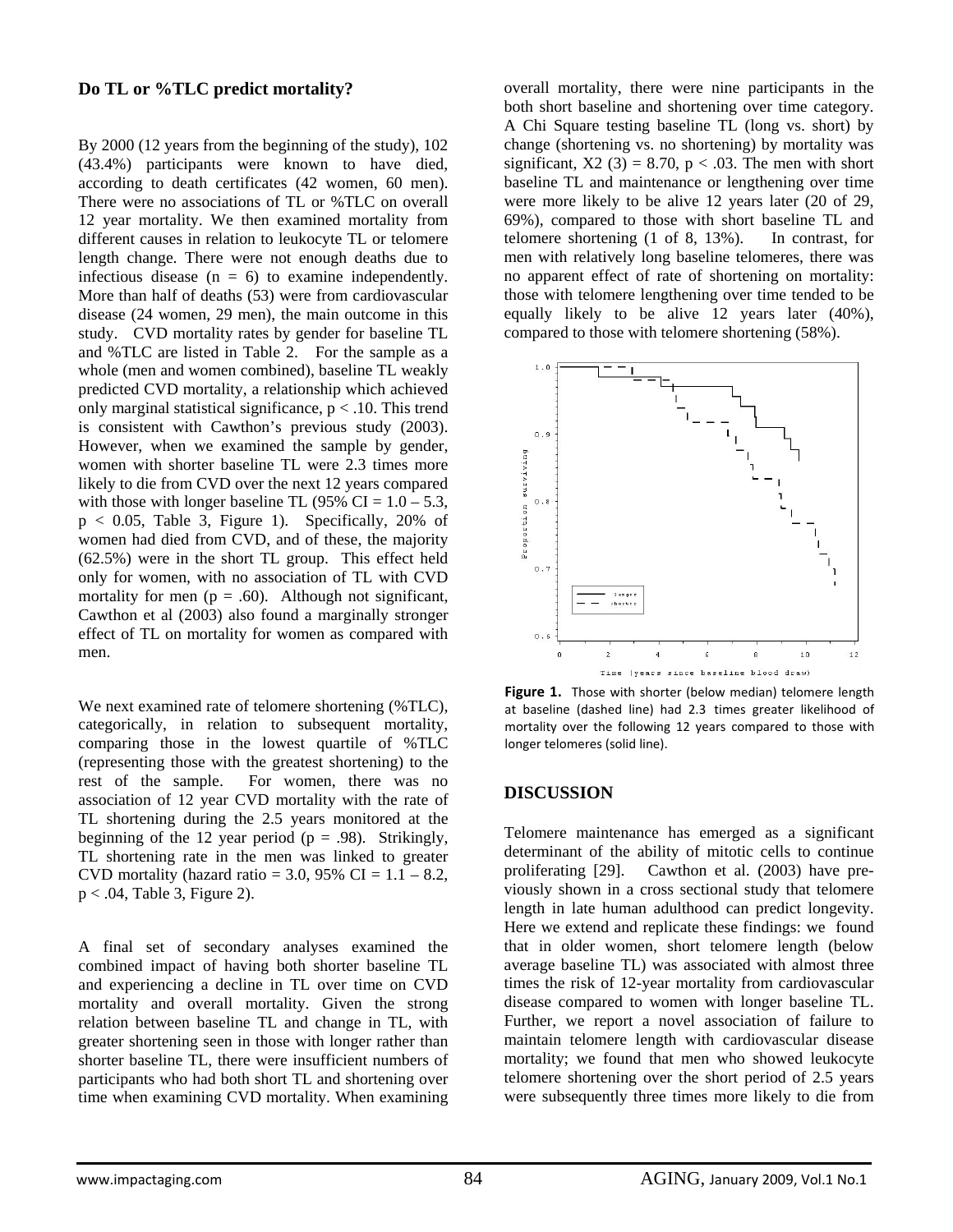heart disease than those who maintained leukocyte telomere length. Exploratory analyses also found that among men, those with both shorter baseline TL and shortening over the 2.5 year interval (though only a small subset of the total sample) had extremely high 12 year mortality (87%), as compared to men who also had short baseline telomeres, but who showed stable maintenance or lengthening of their telomeres during this period (31%). Given the small sample size this secondary analysis must be replicated.

What factors might lead to faster telomere shortening? Telomere shortening, especially in the face of already short telomeres, is indicative of insufficient telomerase, as cells with short telomeres, but with adequate telomerase, can maintain proliferation and longevity [5, 30]. Thus, it is in part the co-occurrence of short telomeres and low telomerase activity that appears to increase the risk of cell death in vitro [31]. More specifically, in relation to CVD, telomerase is crucial for healthy cardiovascular cell functioning [32], and has been linked to cardiovascular disease risk factors in vivo [33]. We speculate that low telomerase, as indicated by the rate of telomere shortening, may also have contributed to the more rapid decline in cardiovascular health and subsequent earlier mortality observed in men.

 Another interesting finding was that in general, people in this study with short leukocyte telomeres tended to have a slower rate of telomere shortening over time, compared to those with longer telomeres. This relation between telomere length and change in telomere length was strong  $(r = -.71)$ . Such a finding is consistent with the available information about telomerase action and the consequences of telomere shortening in cells, in which telomerase preferentially elongates shorter rather than the longer telomeres [31, 34], and cells with critically short telomeres become underrepresented in the cell population because they cease to proliferate. This inverse relationship also underscores the potential importance of adjusting for baseline telomere length when examining rate of change, since we found the two are strongly inversely related. One untested possibility for this inverse relationship is that people with short telomeres may have upregulated telomerase, which would lead to less attrition per replication, and thus prevent loss of telomere length over years. However, there is likely to be strong selection for those cells in vivo that have maintained telomeres above critically short lengths, and thus there may be an in vivo selection for cells with short telomeres that also have higher levels of telomerase. These are all salient questions for future research.

It is notable that cross-sectional TL did predict mortality in this sample of women, given their older age (70 to 79 years old). This is consistent with two population-based twin studies examining cross-sectional telomere length in people of this age range or older [22, 23] but discrepant with four studies, which have found weaker  $[21]$  or no  $[26, 35, 36]$  effects for mortality in participants over 70 years old. The present study used a subset of participants from the MacArthur Study of Successful Aging, which only enrolled participants with good cognitive and physical functioning. In this respect, it is an atypical sample of elderly people, who are possibly biologically younger than the unselected elderly samples typically studied. This may explain why TL served as a predictor in this elderly sample but not in other elderly samples. Further, selection bias for healthy elderly men in the present study may in part account for why cross-sectional TL in men did not predict mortality in men, as it did in women. Men who are very healthy at 70 to 80 years old (as in this study) are likely even more highly selected than the women given the higher mortality rates for men [37]. Thus they may be more selected for having some underlying resiliency toward age-related diseases than would be true for women.



Figure 2. Those with telomere shortening over a 2.5 year period (dashed line) had 3.0 times greater likelihood of mortality over the 12 years since the baseline blood draw, compared to those without telomere shortening (solid line).

The mechanism by which peripheral blood leukocyte telomere shortening may be linked to mortality is not yet understood. Leukocyte telomere length may serve as a proxy for whole body aging or cardiovascular aging, because leukocyte telomere length has been correlated with telomere length in other tissues [14, 38].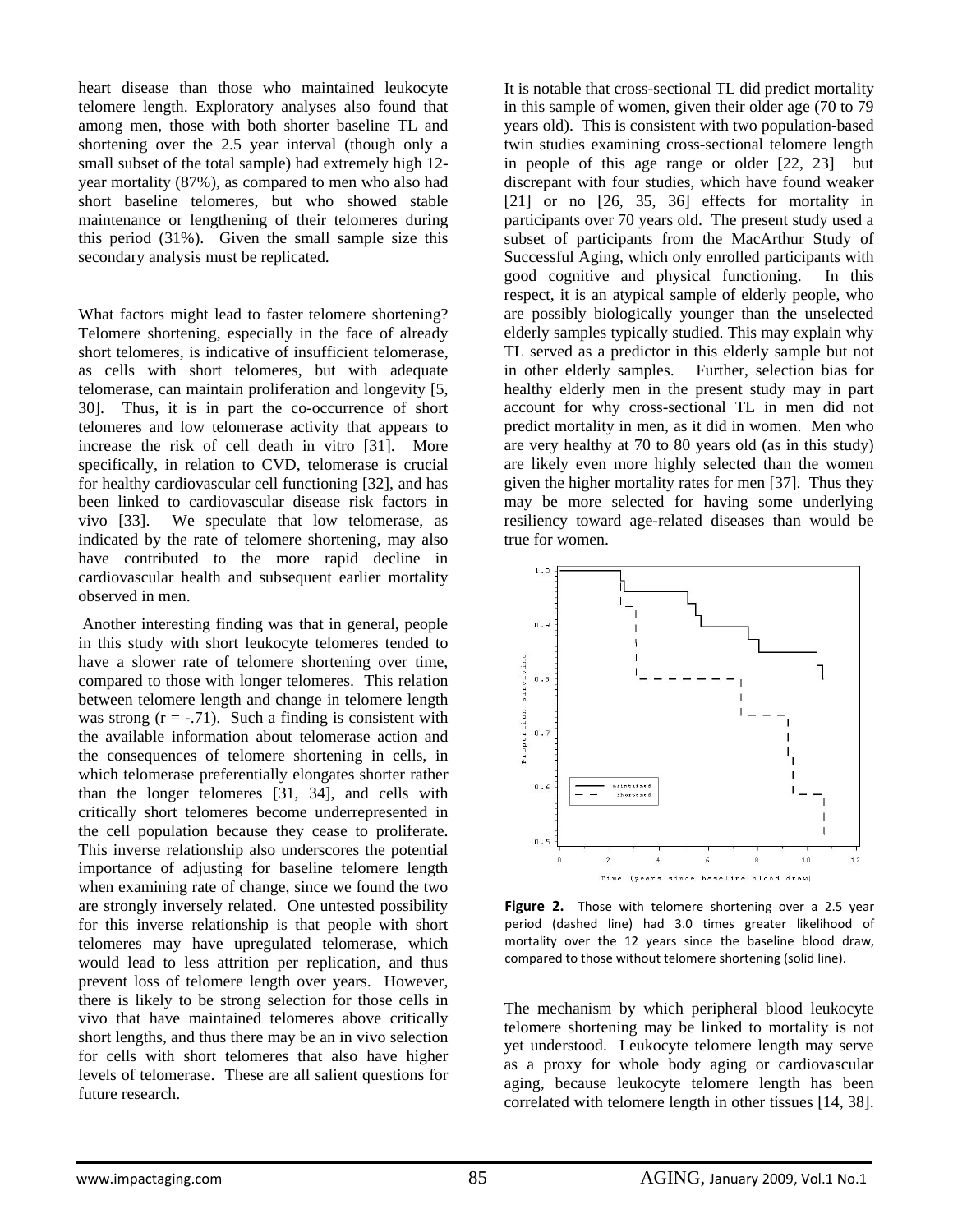Leukocyte telomere length may also serve as a proxy for biochemical stress, such as oxidative stress and inflammation, known to both shorten telomeres and contribute to CVD [39]. Both alcohol excess and obesity are thought to create a milieu of oxidative stress [40, 41]. Indeed, among women in the current study, greater obesity and alcohol use and obesity at baseline were related to greater telomere attrition rate. The finding with obesity is consistent with other studies which have found concurrent cross-sectional relationships between BMI and TL [13]. Alcohol use has not been previously linked to telomere length.

Lastly, leukocyte telomere shortening has important functional consequences that may contribute directly to the pathogenesis of CVD. Short telomeres lead to cessation of cell division and can elicit cell death and, in the absence of fully functional cellular damage checkpoints, can lead to genomic instability via end-toend chromosome fusions [5, 6, 31]. When telomeres become critically shortened in leukocytes, these cells become senescent and secrete pro-inflammatory cytokines [42, 43]. Thus, a senescent immune system can contribute to a pro-inflammatory milieu, and senescent macrophages can contribute directly to atherosclerotic plaques [32].

 While such mechanistic pathways are yet to be elucidated, our findings suggest that telomere rate of change may be an important predictor of human longevity. Rate of attrition is informative in that it may reflect genetic, biological, and lifestyle (behavioral) factors. This study suggests the possibility that telomere length changes over the short term might be a clinically useful measure of health status and risk. However, this study is limited in that we cannot infer causality, and the findings need replication from larger samples before TLC is considered a validated predictor of mortality.

|                       |                | Men              | Women           |
|-----------------------|----------------|------------------|-----------------|
| <b>Baseline</b><br>TL | Short          | $1.2(0.6-2.6)$   | $2.3(1.0-5.3)*$ |
|                       | Long           | Reference        | Reference       |
| TL<br><b>Change</b>   | Shortened      | $3.0(1.1-8.2)$ * | $1.0(0.3-3.7)$  |
|                       | $Maintained/+$ | Reference        | Reference       |

# **Table 3. Hazards Ratios and 95% CI for telomere predictors for CVD mortality, adjusted for age**

\* p < .05 difference within sex groups

# **MATERIALS AND METHODS**

Participants and procedures. Participants were men and women, from a population-based sample in East Boston (one site of the three-site MacArthur Study of Successful Aging). Subjects were selected from within a larger population-based NIA-funded cohort study by a score in the upper tertile on six markers of mental and physical health, as described in detail in elsewhere [44] and all provided written informed consent. This study received approval from an institutional review board at each site and was conducted in accordance with the 1964 Declaration of Helsinki (see The World Medical<br>Association: The Declaration of Helsinki Association: The Declaration of www.wma.net/e/policy/b3htm) and International Conference on Harmonization/Good Clinical Practice guidelines. Written informed consent was obtained from each patient before participation.

Though they had good cognitive and physical function, they could have chronic disease. Response rates were over 90%. Men  $(N=116)$  and women  $(n=120)$  were randomly sampled from among the approximately 800 with available baseline (1988) and follow-up (1991) DNA. Blood was drawn at various times of day on the baseline visit, and on a follow-up visit for 134 participants, 2.5 years later (1991), including 66 men and 68 women. Buffy coat was stored at  $-80^{\circ}$ C. DNA was later extracted at the UCLA General Clinical Research Center (Los Angeles), frozen, and shipped to Dr. Cawthon's laboratory (University of Utah) for TL assays (see below).

Statistical analyses. We first examined the relation between TL and TLC variables to see which measure of TLC was most independent of baseline TL. Spearman correlation was performed between TL and %TLC (rho  $=$  -.71,  $p < .0001$ ). The correlation between TL and raw TLC (rather than % change) was similarly large (rho  $=$  $-0.66$ ,  $p < .0001$ ): Those with longer TL at baseline showed greater rate of change (shortening), and conversely, those with shorter TL at baseline showed slower rate of change (less shortening or more lengthening). In light of this, we chose percent change (vs. a raw change score) as the measure of change independent of baseline length because it adjusts for baseline TL, and hence percent of telomere length change (%TLC) was used in all analyses.

TL and %TLC were used as continuous variables. To examine correlates of TL and %TLC, Spearman rank order correlations were used. To examine whether TL and %TLC were predictors of mortality, Cox Proportional Hazards analyses were used, using survival time calculated in days. TL and %TLC were also exa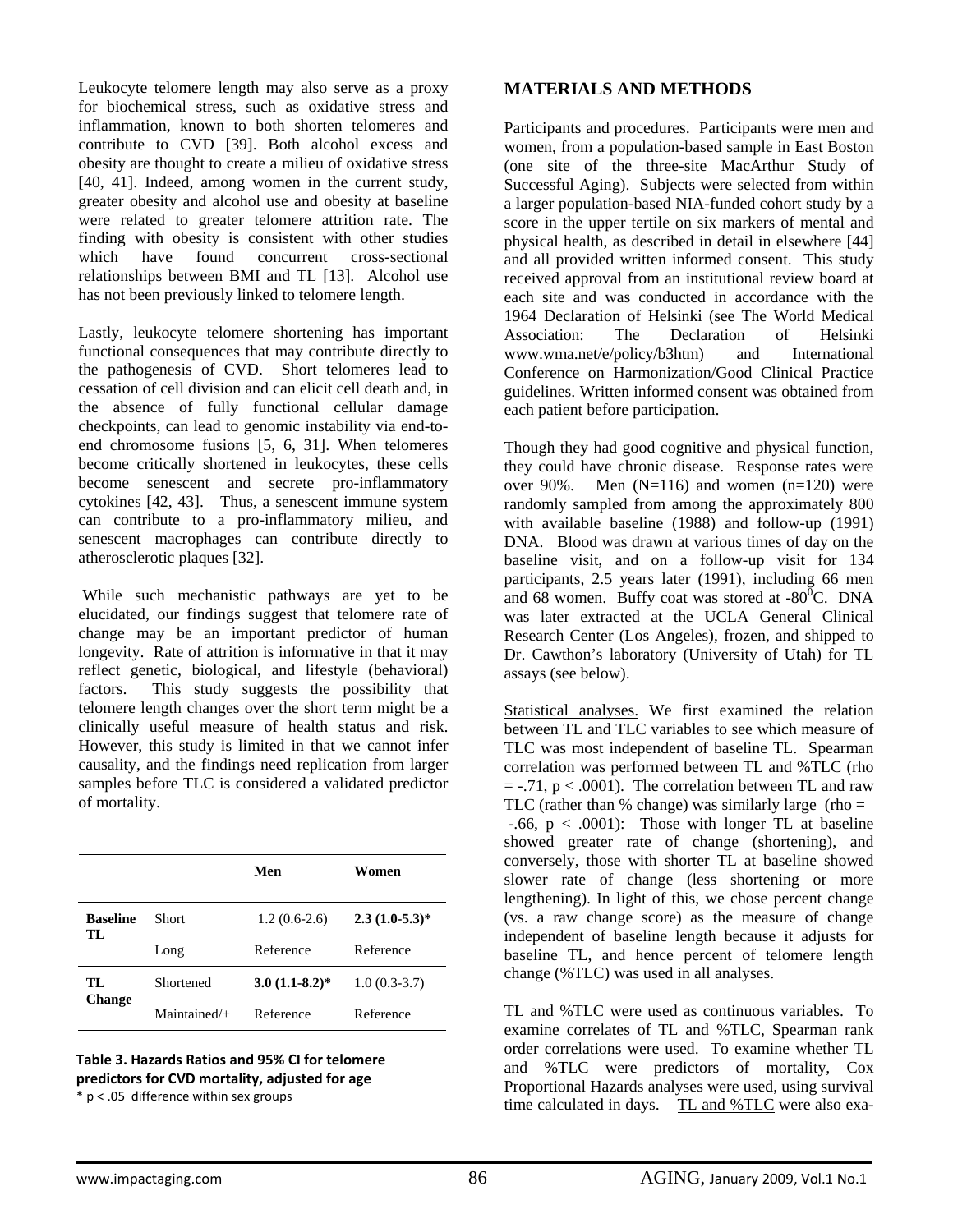mined as categorical variables - baseline TL (short or long, based on a median split) and shortening over time (yes or no, with shortening reflecting the lowest most negative 25 percent ile of change). Lastly, given known gender differences in TL and mortality, all analyses were done across the group and also by gender.

Telomere length assay. Blood was drawn in subject's home and processed soon after. Buffy coat was stored at  $-80^{\circ}$ C. DNA was extracted by the UCLA GCRC, with Gentra system kits. Telomere length was measured from DNA using a PCR-based assay as follows: Two quantitative PCR reactions were performed in separate reactions, consisting of an amplification of telomere sequence (T), and of a specific single copy gene in the genome (S). The ratio of T/S corresponds to telomere length, when multiplied by a standardization factor. The conversion factor from t/s to base pairs (bp) for this study is 4270. All assays were performed in duplicate, have high reliability and validity [45], and have been used in multiple prior studies [21, 24].

Telomere length, as measured by T/S ratio, was normally distributed, with a skew of 0.33 and kurtosis 0.14. TLC was calculated as both raw change (TL2 minus TL1), and a percent change ((TL2-TL1)\*100)/TL1, and categorically into TL change groups, as described below. We excluded one subject with a change in telomere length greater than four standard deviations from the mean, making the final sample size 235.

Mortality. Twelve-year mortality data (from 1988 to 2000) were obtained from a National Death Index search that provided date and cause of death information based on death certificate data. Data on overall mortality and CVD mortality were used here.

Health behaviors and indices. Smoking was measured by pack-years (average reported packs/day \* years smoked). Alcohol consumption was measured based on participants' reports of how much beer, wine and hard liquor they usually consume per month, and then converted to an average monthly quantity of ethyl alcohol consumed. Physical activity was measured as the sum of reported participation in strenuous work activities and strenuous recreational activities. The detailed measures are described in Seeman et al, 1995 [46]. Height and weight were based on self report. BMI was calculated as weight/height<sup>2</sup> in kg/m<sup>2</sup>. Blood pressure was measured as the average of two resting, seated assessments. Presence of diabetes was determined by self report.

# **CONFLICT OF INTERESTS STATEMENT**

No authors had financial and personal relationships that could bias this work.

# **ACKNOWLEDGMENTS**

The study was supported by the USC/UCLA Center on Biodemography and Population Health (CBPH), NIH grant 5P30AG017265-099002, and the John D. and Catherine T. MacArthur Foundation Network on Socioeconomic Status and Health.

### **REFERENCES**

**1.** Blackburn EH. Telomeres and telomerase: their mechanisms of action and the effects of altering their functions. FEBS Lett. 2005; 579:859‐862.

**2.** Chan SW, Blackburn EH. Telomerase and ATM/Tel1p protect telomeres from nonhomologous end joining. Mol Cell. 2003; 11:1379‐1387.

**3.** Weng NP, Granger L, Hodes RJ. Telomere lengthening and telomerase activation during human B cell differentiation. Proc Natl Acad Sci U S A. 1997; 94:10827‐10832.

**4.** Erusalimsky JD, Kurz DJ. Cellular senescence in vivo: its relevance in ageing and cardiovascular disease. Exp Gerontol. 2005; 40:634‐642.

**5.** Edo MD, Andres V. Aging, telomeres, and atherosclerosis. Cardiovasc Res. 2005; :213‐221.

**6.** Allsopp RC, Vaziri H, Patterson C, et al. Telomere length predicts replicative capacity of human fibroblasts. Proc Natl Acad Sci U S A. Nov 1 1992; 89:10114‐10118.

**7.** Blasco MA. Telomeres and human disease: ageing, cancer and beyond. Nat Rev Genet. 2005; 6:611‐622.

**8.** Chang S, Multani AS, Cabrera NG, Naylor, M, Laud, P, Lombard, D, Pathak, S, Guarente, L, DePinho, R. Essential role of limiting telomeres in the pathogenesis of Werner syndrome. Nat Genet. 2004; 36:877‐882.

**9.** Jeanclos E, Schork NJ, Kyvik KO, Kimura M, Skurnick JH, Aviv A. Telomere length inversely correlates with pulse pressure and is highly familial. Hypertension. 2000; 36:195‐200.

**10.** Nawrot TS, Staessen JA, Gardner JP, Aviv A. Telomere length and possible link to X chromosome. Lancet. 2004; 363:507‐510.

**11.** Benetos A, Okuda K, Lajemi M, Kimura, M, Thomas, F, Skurnick, J, Labat, C, Bean, K, Aviv, A. Telomere length as an indicator of biological aging: the gender effect and relation with pulse pressure and pulse wave velocity. Hypertension. 2001; 37:381‐385.

**12.** Gardner JP, Li S, Srinivasan S, Chen, W, Kimura, M, Lu, X, Berenson, G, Aviv, A. Rise in insulin resistance is associated with escalated telomere attrition. Circulation. 2005; 111:2171‐2177.

**13.** Valdes AM, Andrew T, Gardner J, Kimura, M, Oelsner, E, Cherkas, L, Aviv, A, Spector, T. Obesity, cigarette smoking, and telomere length in women. Lancet. 2005; 366:662‐664.

**14.** von Zglinicki T, Serra V, Lorenz M, Saretzki, G, Lenzen‐ Grossimlighaus, R, Gessner, R, Risch, A, Steinhagen‐Thiessen, E. Short telomeres in patients with vascular dementia: an indicator